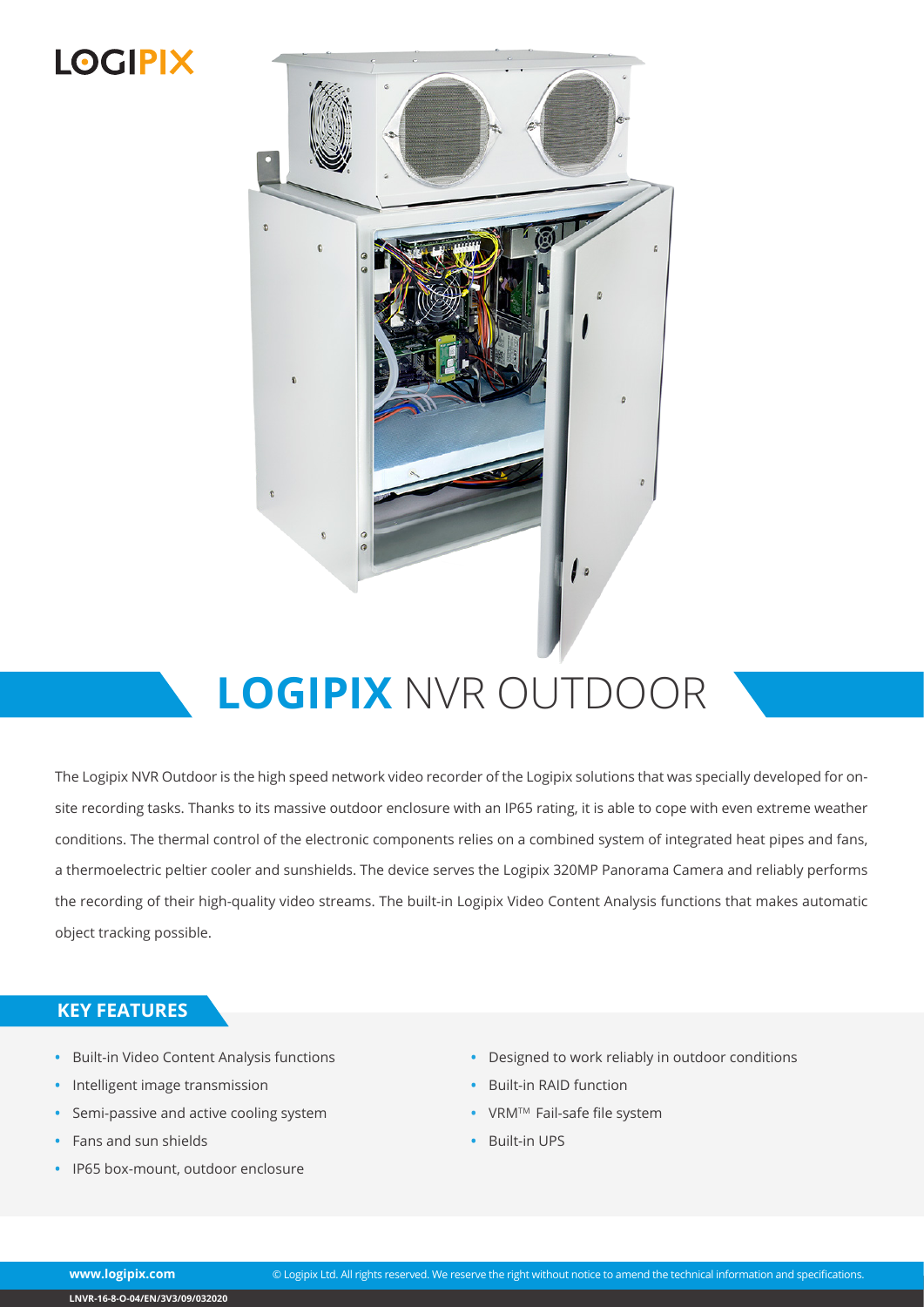# **LOGIPIX**

### **TECHNICAL SPECIFICATION**

| <b>Part number</b>       | LNVR-16-8-0-04                                                       |
|--------------------------|----------------------------------------------------------------------|
| <b>Description</b>       | Logipix Network Video Recorder Outdoor                               |
| <b>Application</b>       | Logipix Wide Area solution                                           |
| <b>Number of Cameras</b> | One Logipix 320 MP Panorama camera                                   |
| <b>Number of HDDs</b>    | 8                                                                    |
| <b>CPU board</b>         | Linux Operating System                                               |
|                          | 12 Cores 3.8GHz CPU                                                  |
|                          | Diskless operation                                                   |
| <b>Network</b>           | 1 x 10GBit SFP+ for camera, 1 x 10G SFP+ or 1 x 1GBit for monitoring |
| <b>Network security</b>  | 1500 bit public-key RSA; User authentication                         |
| <b>Storage</b>           | 8 SATA HDD                                                           |
|                          | VRM™ Failsafe File-system                                            |
|                          | <b>Built-in RAID function</b>                                        |
| <b>Cooling system</b>    | Active cooling system                                                |
|                          | Heat pipes, peltier, fan and sunshield                               |
| Intelligence             | Integrated Video Content Analysis                                    |
| <b>Approvals</b>         | EN 55032:2015/AC:2016, EN 61000-3-2:2014, EN 61000-3-3:2013,         |
|                          | EN 50130-4:2011/A1:2015, IEC/EN 60529 IP66, IEC 60950-1              |

#### **ELECTRICAL SPECIFICATION**

| <b>Operating temperature</b>     | $-30^{\circ}$ C – 55°C (-22°F to +131°F) |
|----------------------------------|------------------------------------------|
| <b>Supply voltage</b>            | 230 V AC                                 |
| Inrush current                   | 20A                                      |
| <b>Current consumption</b>       | max. 4.5 A                               |
| <b>Power consumption</b>         | 250 W + 300 W cooling (max. 1000 W)      |
| <b>Humidity</b>                  | up to 100% RH (condensing)               |
| <b>Protection classification</b> | <b>IP65</b>                              |

#### **MECHANICAL SPECIFICATION**

| Weight                               | 30 kg (66.1 lbs)               |
|--------------------------------------|--------------------------------|
| Dimensions (W $\times$ D $\times$ H) | $440 \times 232 \times 672$ mm |
| Package gross weight                 | 34 kg (75 lbs)                 |
| <b>Package dimensions</b>            | $575 \times 350 \times 800$ mm |

#### **RELATED COMPONENTS**

| <b>LOGIPIX CAMERAS (HIGHLIGHTED RECOMMENDATIONS)</b> |                                                                    |  |
|------------------------------------------------------|--------------------------------------------------------------------|--|
| <b>Part number</b>                                   | <b>Description</b>                                                 |  |
| <b>LPAN-320-02</b>                                   | Logipix 320 Megapixel panoramic camera 40° / with wiper and washer |  |
| <b>Logipix SOFTWARE</b>                              |                                                                    |  |
| <b>Part number</b>                                   | <b>Description</b>                                                 |  |
| SDB08-CCU                                            | Control Center Ultimate for central monitoring                     |  |
| SVM01-U                                              | Ultimate video monitoring client                                   |  |